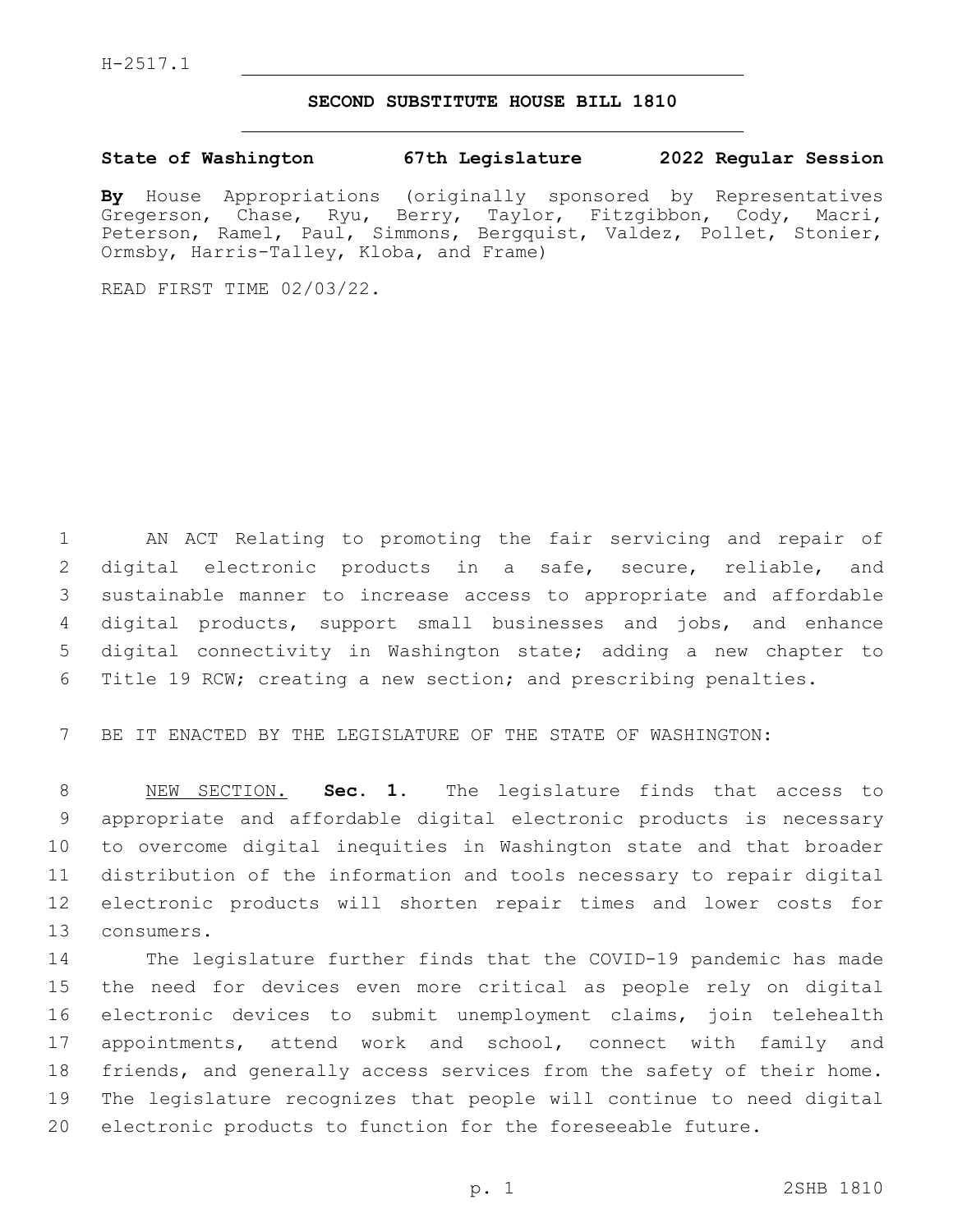The legislature further finds that low-income and black Washingtonians face disproportionate barriers to accessing internet in their homes. Recent census household pulse survey data shows that a computer is rarely or never available for children's educational use in 59 percent of households experiencing poverty and 80 percent of black households in Washington state. Also, electronic product manufacturer shops or licensed repair shops can often be in urban areas, requiring rural consumers to travel long distances for repair.

 The legislature further finds that independent repair businesses provide an important source of employment and contribute to a competitive repair market. In addition, these small business employees can more safely repair devices when appropriate parts and 13 information are readily accessible.

 The legislature further finds that digital electronic products are comprised of precious metals that are finite and unnecessary 16 early disposal can be avoided with proper repair.

 Therefore, the legislature intends to broaden access to the information and tools necessary to repair digital electronic products in a safe, secure, reliable, and sustainable manner, thereby increasing access to appropriate and affordable digital electronic products, supporting small businesses and jobs, and making it easier for all residents of Washington state to connect digitally.

 NEW SECTION. **Sec. 2.** The definitions in this section apply throughout this chapter unless the context clearly requires otherwise.

 (1) "Authorized repair provider" means a person or business that has an arrangement for a definite or indefinite period with an original manufacturer, in which the original manufacturer grants to a person or business a license to use a trade name, service mark, or related characteristic for the purposes of offering repair services 31 under the name of the original manufacturer.

 (2) "Digital electronic product" means a desktop computer, laptop computer, tablet computer, cell phone, or smart phone containing a microprocessor and originally manufactured for distribution and sale in the United States for general consumer purchase.

 (3) "Documentation" means any manual, diagram, reporting output, service code description, schematic, if applicable, or other guidance or information, or its equivalent, which is made available by an original manufacturer to an authorized repair provider and that is

p. 2 2SHB 1810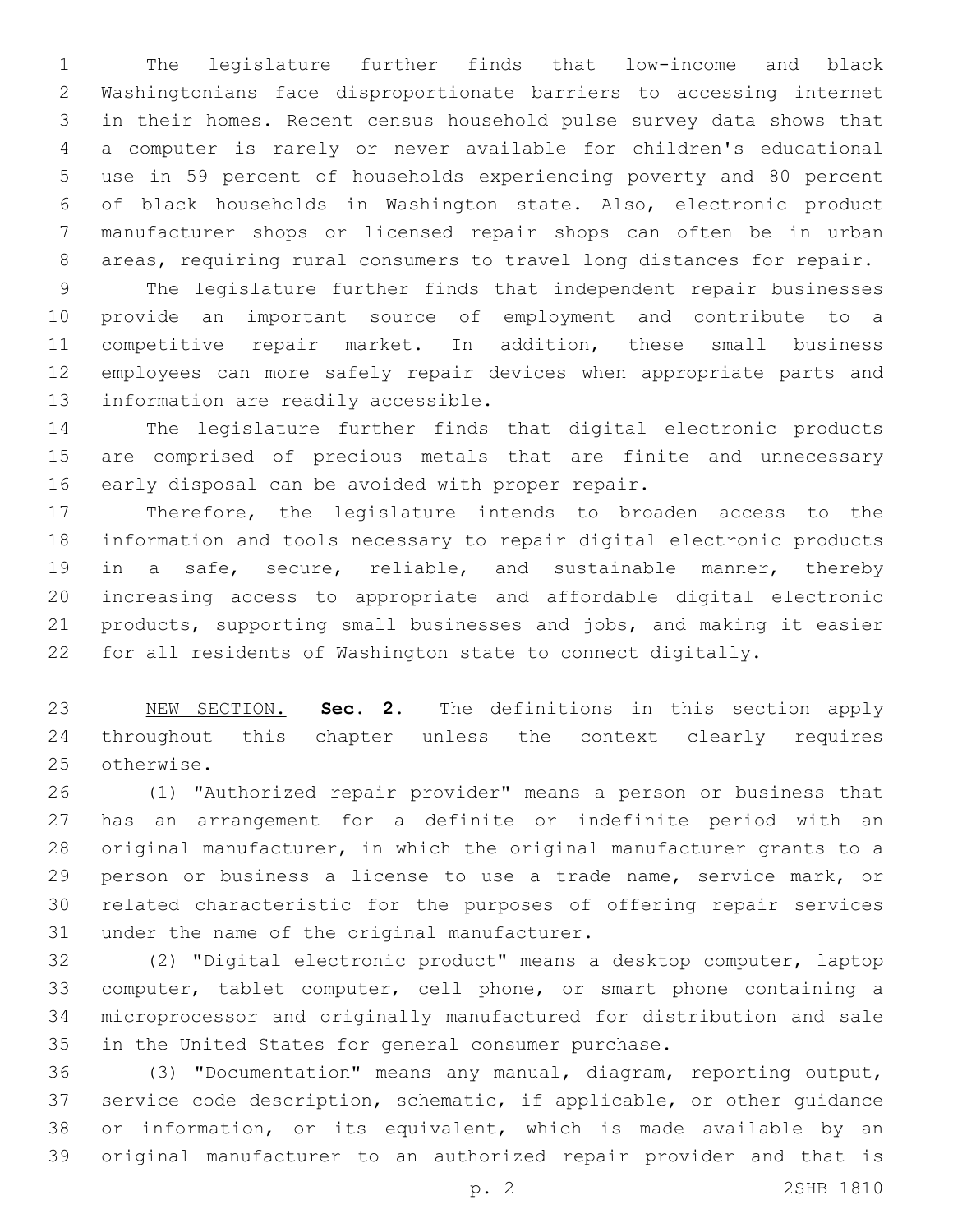intended for use in providing the services of diagnosis or repair of 2 digital electronic equipment.

 (4) "Embedded software" means any programmable instructions provided on firmware delivered with the digital electronic product for the purposes of product operation, including all relevant patches and fixes made by the original manufacturer for this purpose including, but not limited to, synonyms "basic internal operating system," "internal operating system," "machine code," "assembly 9 code, " "root code, " and "microcode."

 (5) "Fair and reasonable terms" means an equitable price in light of relevant factors including, but not limited to:

 (a) The net cost to the authorized repair provider for documentation, parts and tools obtained from an original manufacturer, less any discounts, rebates, or other incentive 15 programs;

 (b) The cost to the original manufacturer for preparing and distributing the documentation, parts and tools, excluding any research and development costs incurred in designing and implementing, upgrading, or altering the software or product, but including amortized capital costs for the preparation and distribution of the documentation, parts and tools;

 (c) The price charged by other original manufacturers for similar 23 documentation, parts and tools;

 (d) The price charged by original manufacturers for similar documentation, parts and tools prior to the launch of original 26 manufacturer websites;

 (e) The ability of aftermarket technicians or shops to afford the 28 documentation, parts and tools;

 (f) The means by which the documentation, parts and tools is 30 distributed:

 (g) The extent to which the documentation, parts and tools is used, which includes the number of users, and frequency, duration, 33 and volume of use; and

(h) Inflation.34

 (6) "Firmware" means a software program or set of instructions programmed on a hardware device to allow the device to communicate 37 with other computer hardware.

 (7) "Independent repair provider" means a person or business operating in this state that is not affiliated with an original manufacturer or an original manufacturer's authorized repair

p. 3 2SHB 1810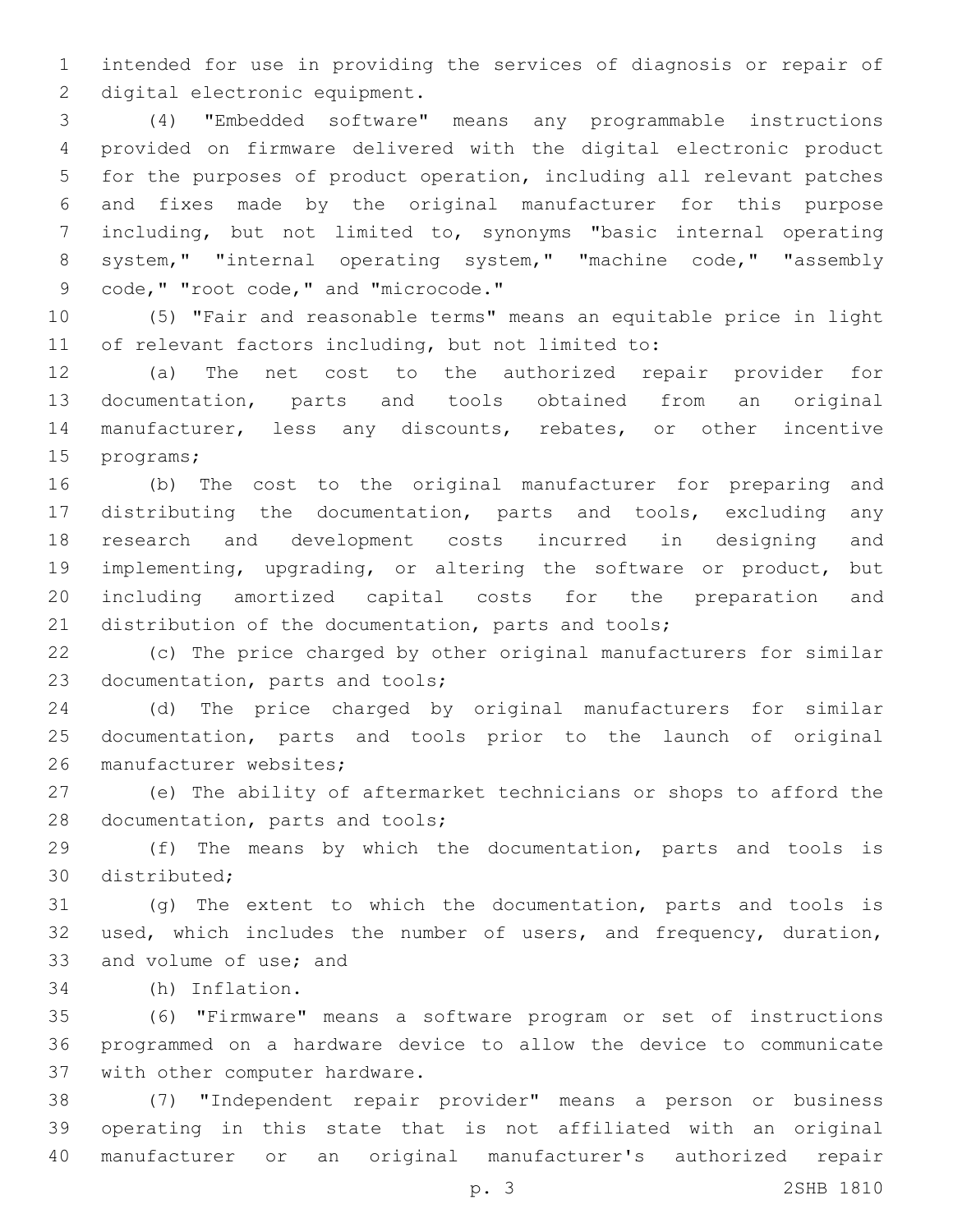provider, which is engaged in the diagnosis, service, maintenance, or repair of digital electronic products and which possesses a repair certification. However, for the purposes of this section, an original manufacturer may be considered an independent repair provider for purposes of those instances when such an original manufacturer engages in the diagnosis, service, maintenance, or repair of equipment that is not affiliated with the original manufacturer and 8 obtains and maintains the required certification.

 (8) "Medical device" means an instrument, apparatus, implement, machine, contrivance, implant, or other similar or related article, including a component part, or accessory, as defined in the federal food, drug, and cosmetic act (21 U.S.C. Sec. 321(h)), as amended, that is intended for use in the diagnosis of disease or other 14 conditions, or in the cure, mitigation, treatment, or prevention of 15 disease, in humans or other animals.

 (9)(a) "Motor vehicle" means any vehicle that is designed for transporting persons or property on a street or highway and is certified by the motor vehicle manufacturer under all applicable federal safety and emissions standards and requirements for 20 distribution and sale in the United States.

(b) Motor vehicle does not include:

22 (i) A motorcycle; or

 (ii) A recreational vehicle or manufactured home equipped for 24 habitation.

 (10) "Motor vehicle dealer" means any person or business who, in the ordinary course of business, is engaged in the business of selling or leasing new motor vehicles to a person or business pursuant to a franchise agreement, who has obtained a license under the motor vehicle industry regulation act, and who is engaged in the diagnosis, service, maintenance, or repair of motor vehicles or motor vehicle engines pursuant to such a franchise agreement.

 (11) "Motor vehicle manufacturer" means any person or business engaged in the business of manufacturing or assembling new motor 34 vehicles.

 (12) "Nonroad engine" means an internal combustion engine, including the fuel system, that is not: (a) Used in a motor vehicle or a vehicle used solely for competition; or (b) subject to the standards of performance for new stationary sources or the emissions standards for new motor vehicles or new motor vehicle engines promulgated under the clean air act, (42 U.S.C. Secs. 7411 and 7521).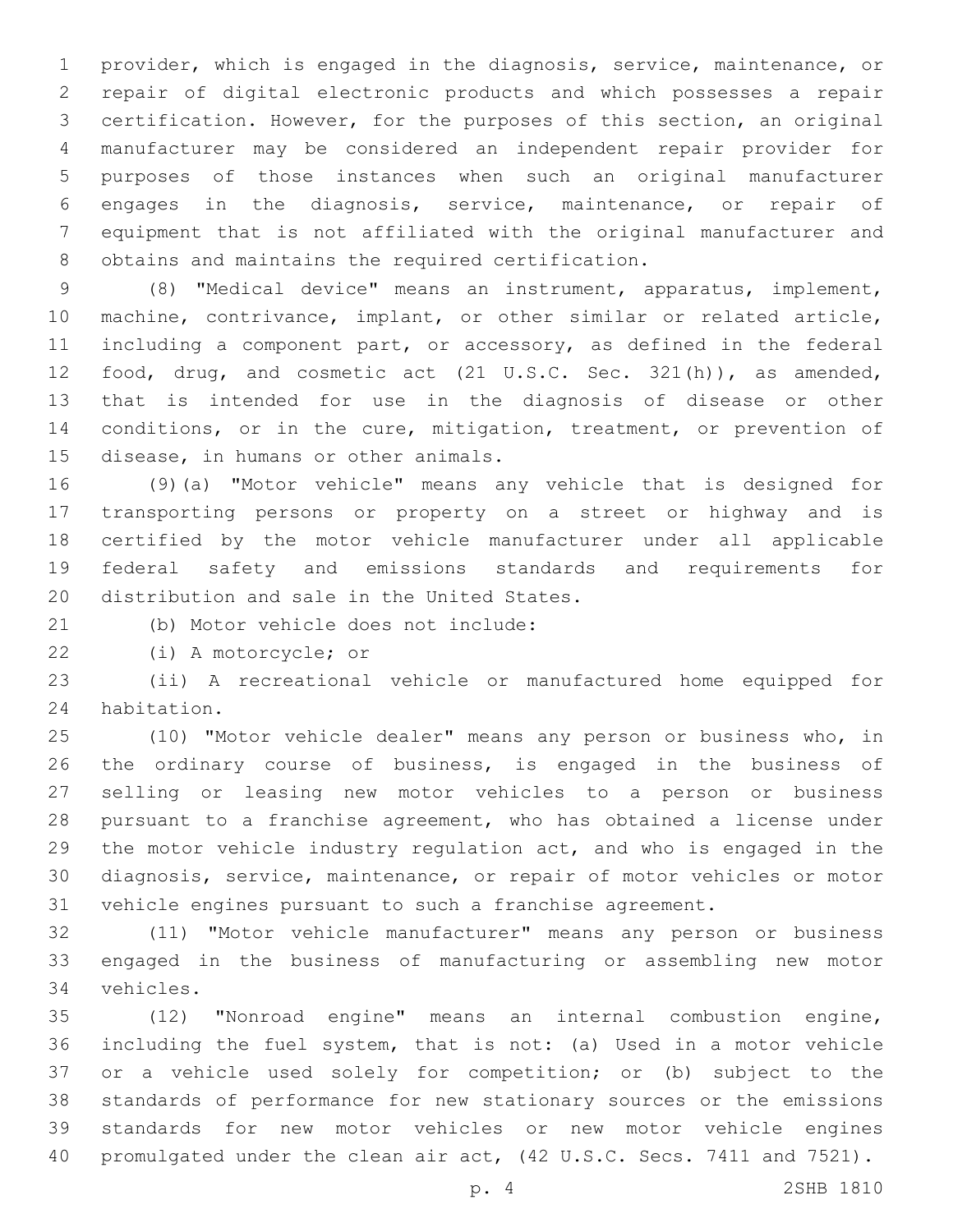(13) "Nonroad engine, nonroad equipment, or nonroad vehicle dealer" means any person who is engaged in the sale or the distribution of new nonroad engines, new nonroad equipment, or new 4 nonroad vehicles to the ultimate purchaser.

 (14) "Nonroad engine, nonroad equipment, or nonroad vehicle manufacturer" means any person engaged in the manufacturing or assembling of new nonroad engines, new nonroad equipment, or new nonroad vehicles, or importing such engines, equipment, or vehicles for resale, or who acts for and is under the control of any such person in connection with the distribution of new nonroad engines, new nonroad equipment, or new nonroad vehicles, but does not include any dealer with respect to new nonroad engines, new nonroad equipment, or new nonroad vehicles received by the dealer in 14 commerce.

 (15) "Nonroad equipment" means equipment that is powered by a nonroad engine and that is not a motor vehicle, a vehicle used solely 17 for competition, or a nonroad vehicle.

 (16) "Nonroad vehicle" means a vehicle that is powered by a nonroad engine and that is not a motor vehicle or a vehicle used 20 solely for competition.

 (17) "Original manufacturer" means a person or business who, in the ordinary course of its business, is engaged in the business of selling or leasing new digital electronic products that are manufactured by that person or business to consumers or other end users, and is engaged in the diagnosis, service, maintenance, or 26 repair of that product.

 (18) "Owner" means a person or business who owns or leases a digital electronic product purchased or used in this state.

 (19) "Part" or "service part" means any replacement part, either new or used, or its equivalent, which is made available by the original manufacturer to an authorized repair provider for purposes of effecting repair of the original manufacturer's digital electronic 33 equipment.

 (20) "Remote diagnostic" means any remote data transfer function between a digital electronic product and the provider of repair services, including for the purposes of remote diagnostics, settings 37 controls, or location identification.

 (21) "Repair certification" means a valid and up to date certification issued by an appropriate third-party certification entity, which certifies that the repair provider possesses the

p. 5 2SHB 1810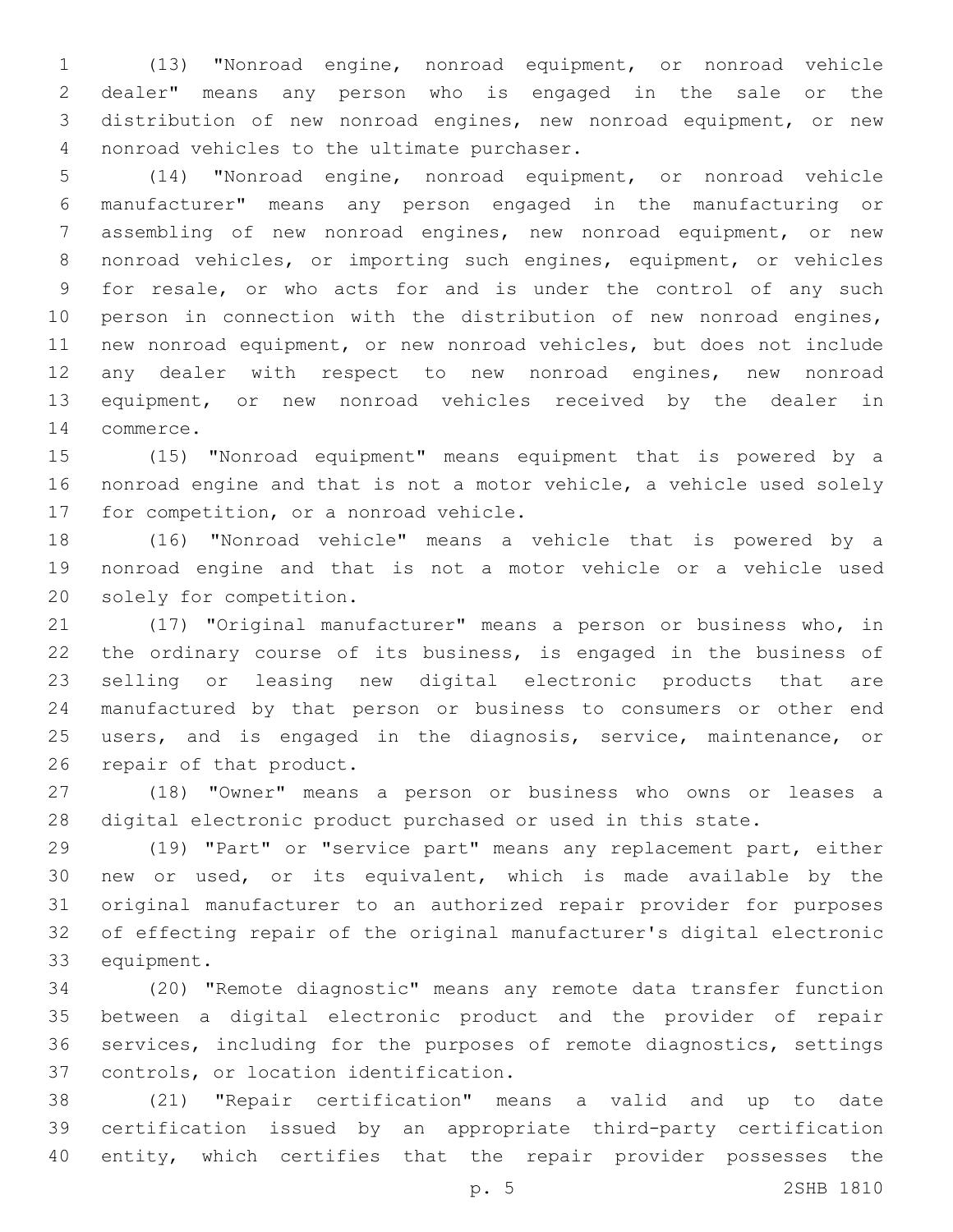technical competence and financial assurance necessary for the performance of safe, secure, and reliable repair of digital electronic products to which the certification applies. Eligible certifications include CompTIA's A+ certification, CTIA's wireless industry service excellence certification, additional certifications deemed eligible by the original equipment manufacturer, and additional certifications established as eligible by the department 8 of commerce.

 (22) "Stationary engine" means an internal combustion engine that is not used in a motor vehicle, a vehicle used solely for competition, a nonroad vehicle, or nonroad equipment.

 (23) "Stationary engine or stationary equipment dealer" means any person who is engaged in the sale or the distribution of new stationary engines or new stationary equipment to the ultimate 15 purchaser.

 (24) "Stationary engine or stationary equipment manufacturer" means any person engaged in the manufacturing or assembling of new stationary engines or new stationary equipment, or importing such engines or equipment for resale, or who acts for and is under the control of any such person in connection with the distribution of new stationary engines or new stationary equipment, but does not include any dealer with respect to new stationary engines or new stationary 23 equipment received by the dealer in commerce.

 (25) "Stationary equipment" means equipment that is powered by a 25 stationary engine and that is not a motor vehicle, a vehicle used solely for competition, a nonroad vehicle, or nonroad equipment.

 (26) "Tool" means any software program, hardware implement, or other apparatus, or its equivalent, which is made available by an original manufacturer to an authorized repair provider, and that is used for diagnosis, or repair of the original manufacturer's digital electronic equipment, including software or other mechanisms that provision, program, or pair a new part, calibrate functionality, or perform any other function required to bring the product back to 34 fully functional condition.

 (27) "Trade secret" means anything tangible or intangible or electronically stored or kept that constitutes, represents, evidences, or records intellectual property, including secret or confidentially held designs, processes, procedures, formulas, inventions, or improvements, or secret or confidentially held scientific, technical, merchandising, production, financial,

p. 6 2SHB 1810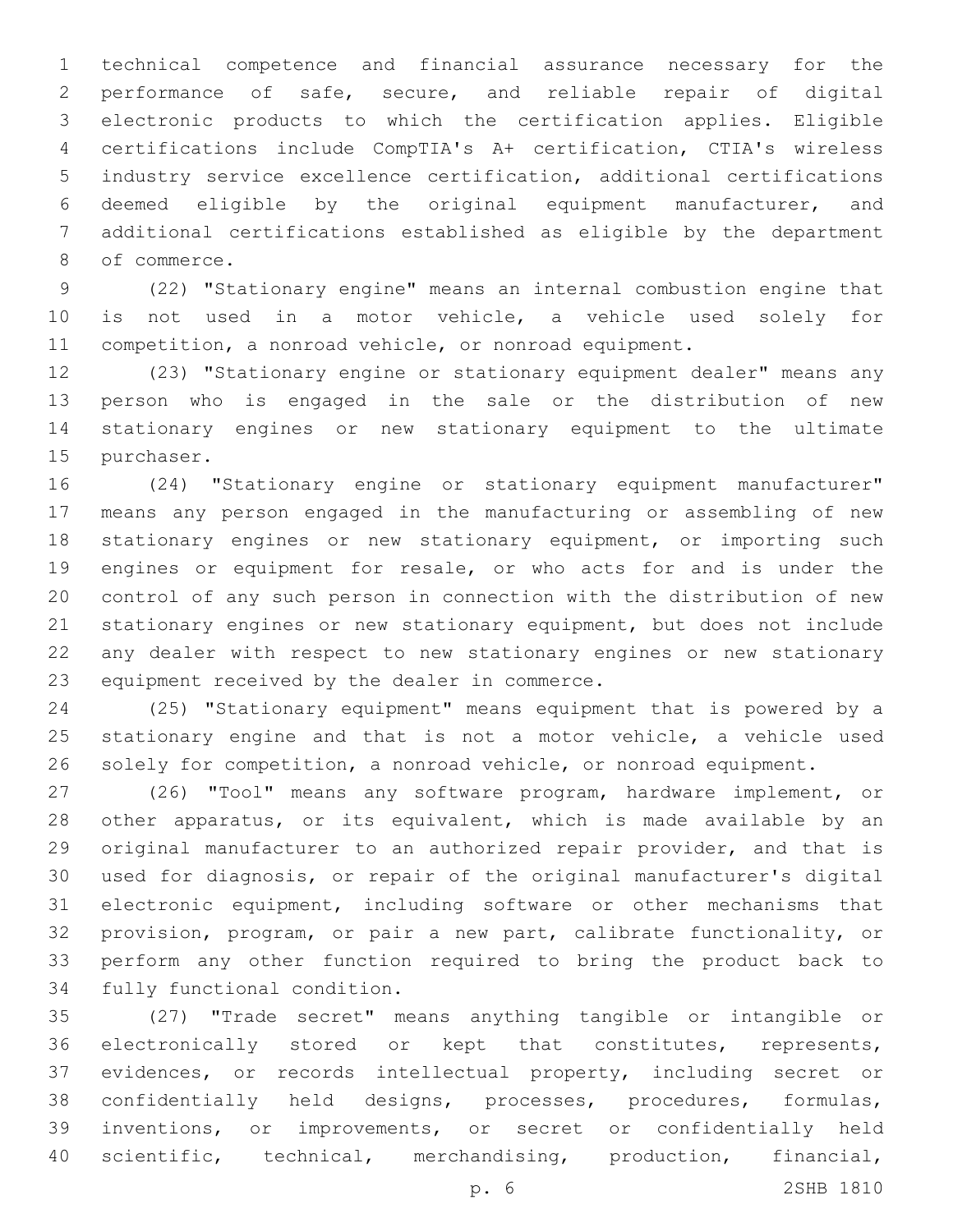business, or management information, or any other trade secret as defined in 18 U.S.C. Sec. 1839, as that section existed on January 1, 3 2017.

 NEW SECTION. **Sec. 3.** (1) Original manufacturers of digital electronic products sold in Washington state must make available:

 (a) To independent repair providers of digital electronic products manufactured by the original manufacturer the documentation, parts and tools, including corrections to embedded software, and safety and security patches on fair and reasonable terms that the original manufacturer makes available to its authorized repair 11 provider, effective January 1, 2023; and

 (b) For purchase by the owner, documentation, parts, tools, inclusive of any updates to the embedded software of the equipment or 14 parts, upon fair and reasonable terms, except where the diagnosis, maintenance, or repair of such products presents a reasonably foreseeable risk of property damage or personal injury, effective 17 January 1, 2024.

 (2) Nothing in this section requires the original manufacturer to sell service parts if the service parts are no longer available to the authorized repair provider of the original manufacturer.

 (3) Any original manufacturer that sells any documentation, parts, or tools to any independent repair provider in a format that is standardized with other original manufacturers, and on terms and conditions more favorable than the manner and the terms and conditions pursuant to which the authorized repair provider obtains the same diagnostic, service, or repair documentation, is prohibited from requiring any authorized repair provider to continue purchasing diagnostic, service, or repair documentation in a proprietary format, unless the proprietary format includes diagnostic, service, or repair documentation or functionality that is not available in such a 31 standardized format.

 (4)(a) Each original manufacturer of digital electronic products sold or used in the state must make available for purchase by independent repair providers all documentation, parts, and tools that the original manufacturer makes available to its own authorized 36 repair providers.

 (b) Each original manufacturer must offer tools for sale to independent repair providers upon fair and reasonable terms. Each original manufacturer that provides tools has fully satisfied its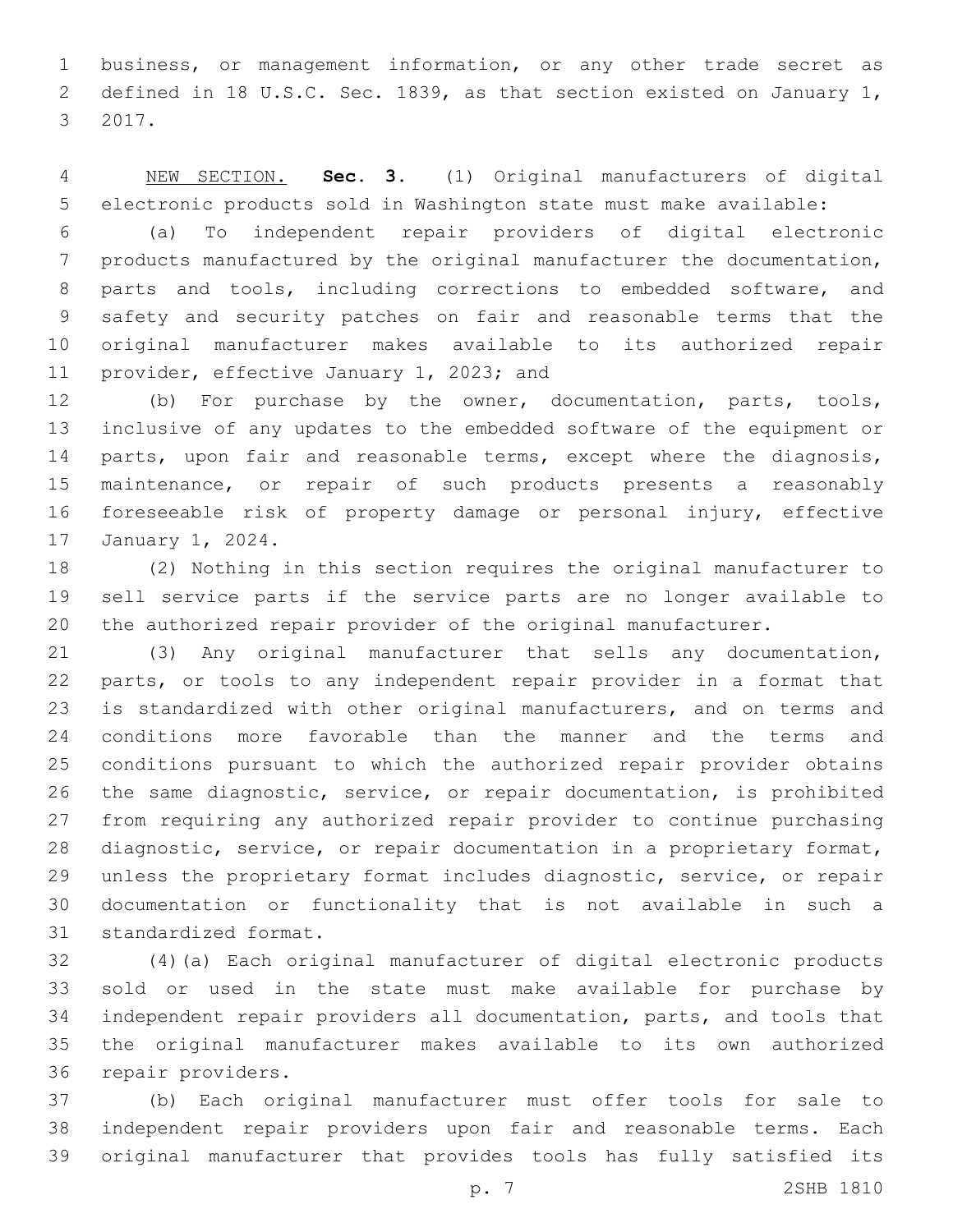obligations under this section and thereafter is not responsible for 2 the content and functionality of such tools.

 (5) Original manufacturer equipment or parts sold or used in this state for the purpose of providing security-related functions may not exclude diagnostic, service, and repair information necessary to reset a security-related electronic function from information provided to owners and independent repair facilities. If excluded under this subsection, the information necessary to reset an immobilizer system or security-related electronic module may be obtained by owners and independent repair facilities through the 11 appropriate secure data release systems.

 NEW SECTION. **Sec. 4.** (1) Nothing in this chapter may be construed to require an original manufacturer to divulge a trade secret.

 (2) Notwithstanding any law or rule to the contrary, no provision in this chapter may be read, interpreted, or construed to abrogate, 17 interfere with, contradict, or alter the terms of any agreement executed and in force between an authorized repair provider and an original manufacturer including, but not limited to, the performance or provision of warranty or recall repair work by an authorized repair provider on behalf of an original manufacturer pursuant to such an authorized repair agreement, except that any provision in such an authorized repair agreement that purports to waive, avoid, restrict, or limit an original manufacturer's compliance with this 25 section is void and unenforceable.

 (3) Nothing in this chapter may be construed to require original manufacturers or authorized repair providers to provide an independent repair provider access to nondiagnostic and repair information by an original manufacturer to an authorized repair provider pursuant to the terms of an authorizing agreement.

 NEW SECTION. **Sec. 5.** (1) Original manufacturers shall not be liable for repairs provided by independent repair providers, including damage to digital electronic products that occur during repairs conducted by independent repair providers, including any indirect, incidental, special, or consequential damages; any loss of data, privacy, or profits; or any inability to use, or reduced functionality of the digital electronic products resulting from repair.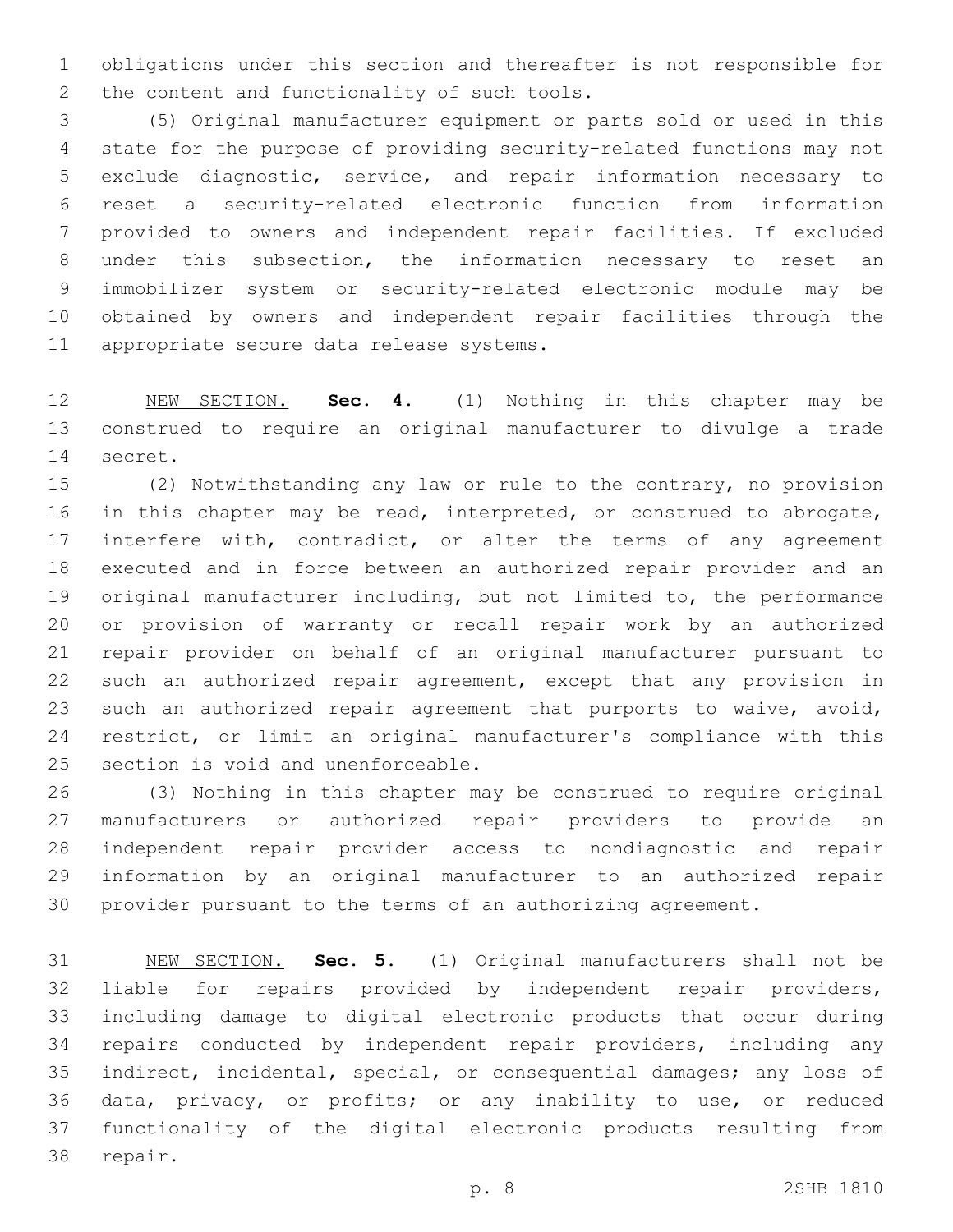(2) The original manufacturer does not warrant any repairs 2 provided by independent repair providers.

 NEW SECTION. **Sec. 6.** (1) Nothing in this chapter applies to motor vehicle manufacturers, any product or service of a motor vehicle manufacturer, or motor vehicle dealers.

(2) Nothing in this chapter applies to:6

 (a) Nonroad engine, nonroad equipment, or nonroad vehicle manufacturers, any product or service of a nonroad engine, nonroad equipment, or nonroad vehicle manufacturer, or nonroad engine, 10 nonroad equipment, or nonroad vehicle dealers; or

 (b) Stationary engine or stationary equipment manufacturers, any product or service of a stationary engine or stationary equipment 13 manufacturer, or stationary engine or stationary equipment dealers.

 (3)(a) Nothing in this chapter applies to manufacturers or distributors of a medical device as defined in the federal food, drug, and cosmetic act (21 U.S.C. Sec. 301 et seq.) or a digital electronic product or software manufactured for use in a medical setting including diagnostic, monitoring, or control equipment or any 19 product or service that they offer. For the purposes of this chapter, "medical setting" includes, but is not limited to, acute care hospitals, long-term care facilities, such as nursing homes or skilled nursing facilities, physicians' offices, urgent care centers, outpatient clinics, home settings where health care is provided at home by or at the direction of licensed health care providers, emergency medical services, and specific sites within nonhealth care settings where health care is routinely delivered, such as a medical 27 clinic embedded within a school.

 (b) A digital electronic product otherwise subject to the provisions of this chapter is not considered a medical device or considered manufactured for use in a medical setting by virtue of its ability to be used in conjunction with a medical device or with a digital electronic product or software manufactured for use in a 33 medical setting.

 NEW SECTION. **Sec. 7.** (1) The legislature finds that the practices covered by this chapter are matters vitally affecting the public interest for the purpose of applying the consumer protection act, chapter 19.86 RCW. A violation of this chapter is not reasonable in relation to the development and preservation of business and is an